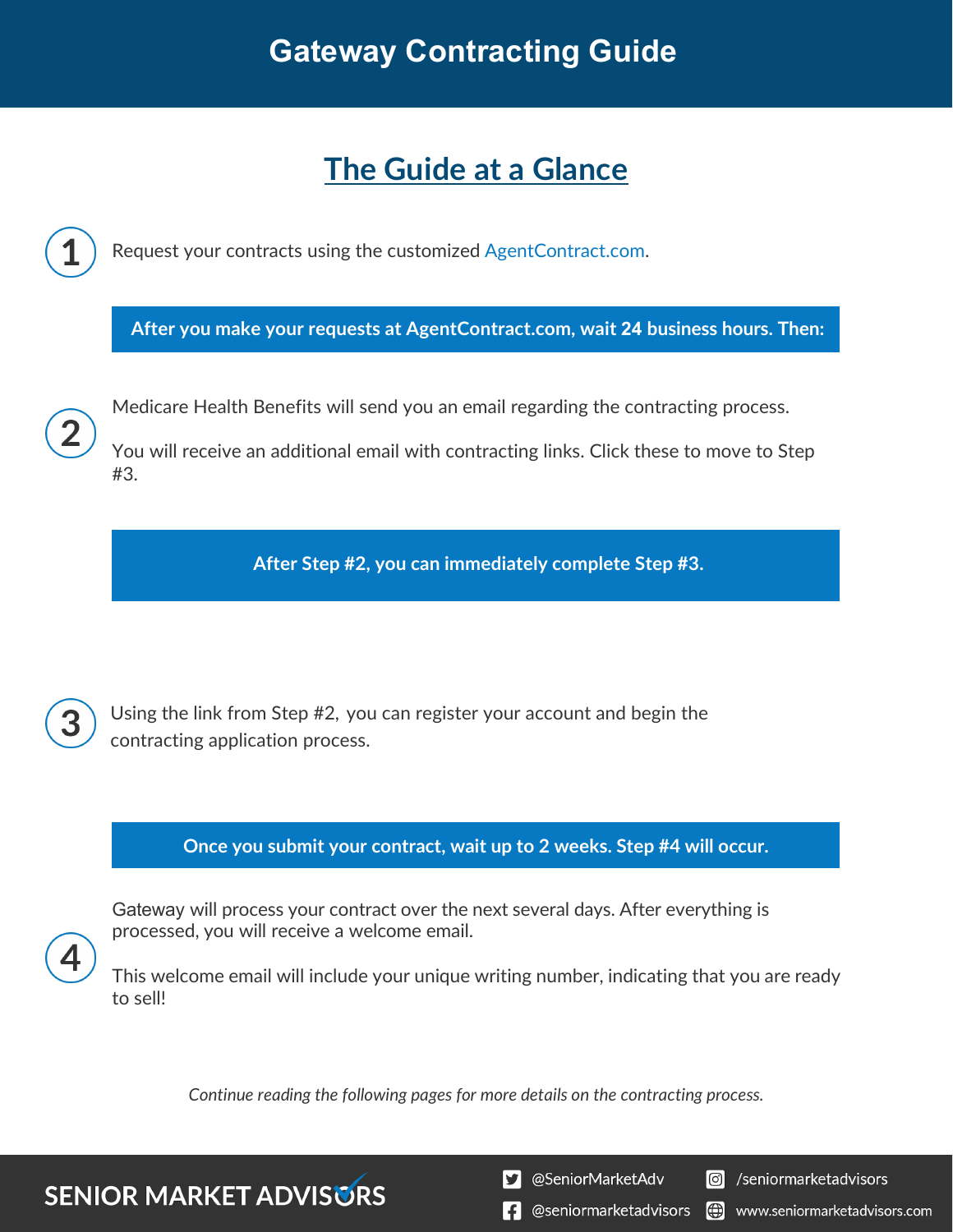**After you request to contract through AC.com, you will receive an email from the Senior Market Advisors Contracting Team with further information on contracting.**

#### **Email Example**:

Hello Agent!

We are reaching out to you in regards to your request to contract with Gateway.

You will receive a unique e-contracting link from contracting@seniormarketadvisors.com within 24-48 hours. Once the link is completed, you will receive a welcome email within 5-7 business days.

If you have any questions or concerns, please email contracting@seniormarketadvisors.com.

Thank you for contracting with Senior Market Advisors.

-Senior Market Advisors Contracting Team

You will also begin receiving contracting links specific to you for the carriers that you requested within 24-48 hrs. These links will be coming from a wide variety of email addresses, so please keep an eye out on your email.

### **Email Example From: noreply@propelicy.com**

| Your action is needed.<br>Please review instructions below.                            |  |  |  |  |
|----------------------------------------------------------------------------------------|--|--|--|--|
|                                                                                        |  |  |  |  |
| You have been invited to register from CHA, please use the link below to activate your |  |  |  |  |
| Propelicy account.                                                                     |  |  |  |  |
| <b>Register Now</b>                                                                    |  |  |  |  |
|                                                                                        |  |  |  |  |

Note: Your link will be unique to you and will be different than the link in the above example.

### **SENIOR MARKET ADVISURS**

S @SeniorMarketAdv

C /seniormarketadvisors

 $\left| \cdot \right|$  @seniormarketadvisors Ð www.seniormarketadvisors.com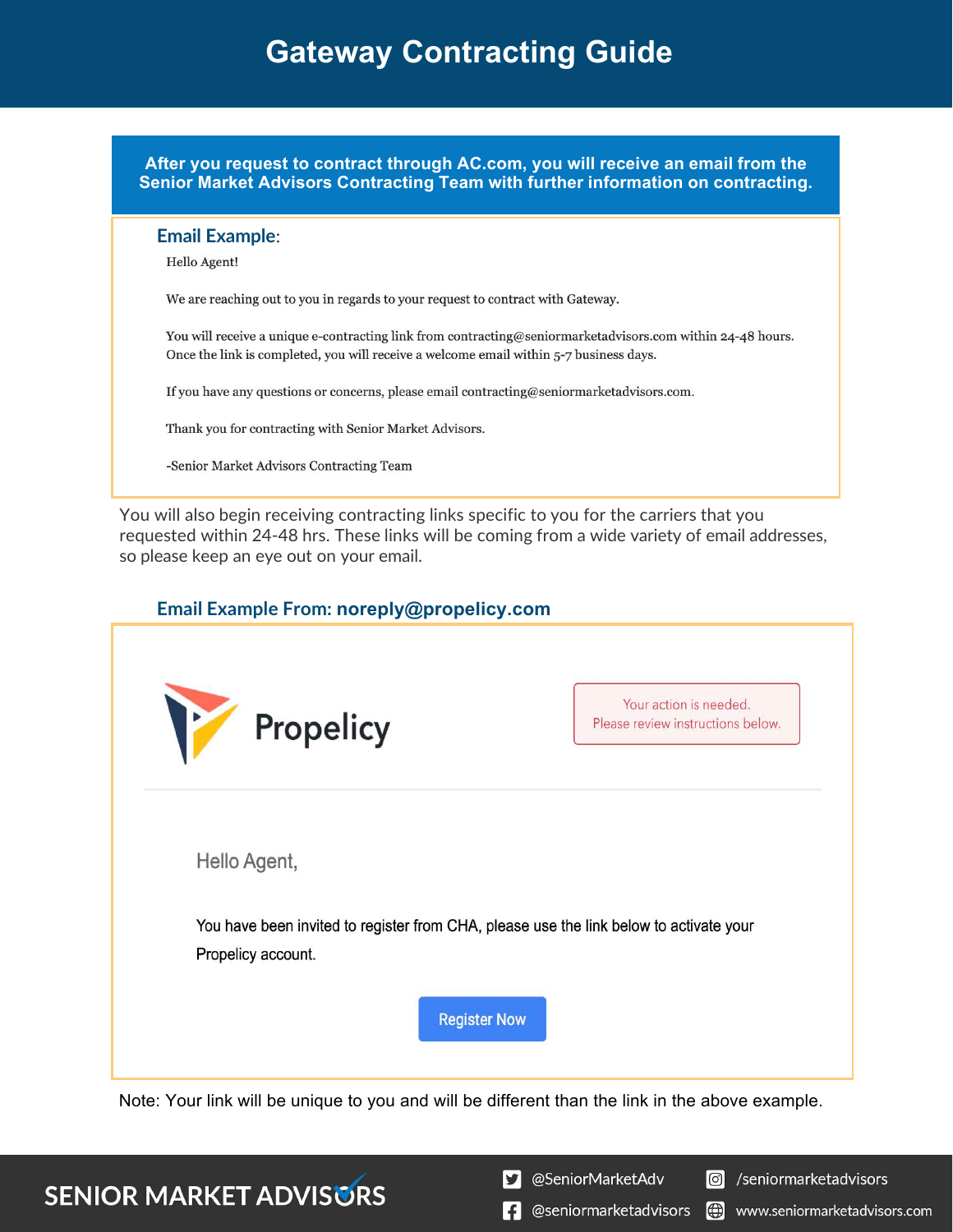- After selecting Register Now, you will be prompted to create a password.
- Once your password is created, select Go to Login.

-After logging in, begin the contracting process by selecting Save & Proceed.

Please confirm your upline.

Save & Exit

Register from Continental Health Alliance. Please confirm that they are your upline agency.

- I would like to register Continental Health Alliance as my upline
- Continental Health Alliance is not my upline

Save & Proceed

- You will need to select the carriers you want to become appointed with by selecting the drop downs and then checking the boxes for each carrier.

|                | Please select which carriers you would like to |             |                       | Save & Exit |
|----------------|------------------------------------------------|-------------|-----------------------|-------------|
| contract with. |                                                |             |                       |             |
|                | ▼ Medicare Advantage                           |             |                       |             |
|                | Aetna                                          |             |                       |             |
|                | Allwell                                        | Agent PDF A |                       |             |
|                | AmeriHealth<br>Caritas                         | Agent PDF 因 |                       |             |
|                | Anthem                                         |             |                       |             |
|                | Capital BlueCross                              | Agent PDF 因 |                       |             |
|                | CareFirst<br>Medicare<br>Advantage             | Agent PDF A |                       |             |
|                | Cigna<br>Healthspring                          |             |                       |             |
|                | Clear Spring<br>Health                         |             |                       |             |
|                | Clover Health                                  |             |                       |             |
|                | <b>Excellus Health</b><br>Plan                 | Agent PDF 因 |                       |             |
|                | <b>Fidelis</b>                                 | Agent PDF 因 |                       |             |
|                | Gateway Health<br>Plan                         |             | $\blacktriangleright$ |             |
|                |                                                |             |                       |             |

# **SENIOR MARKET ADVISURS**

S @SeniorMarketAdv

Seniormarketadvisors

(.) www.seniormarketadvisors.com

**1** @seniormarketadvisors